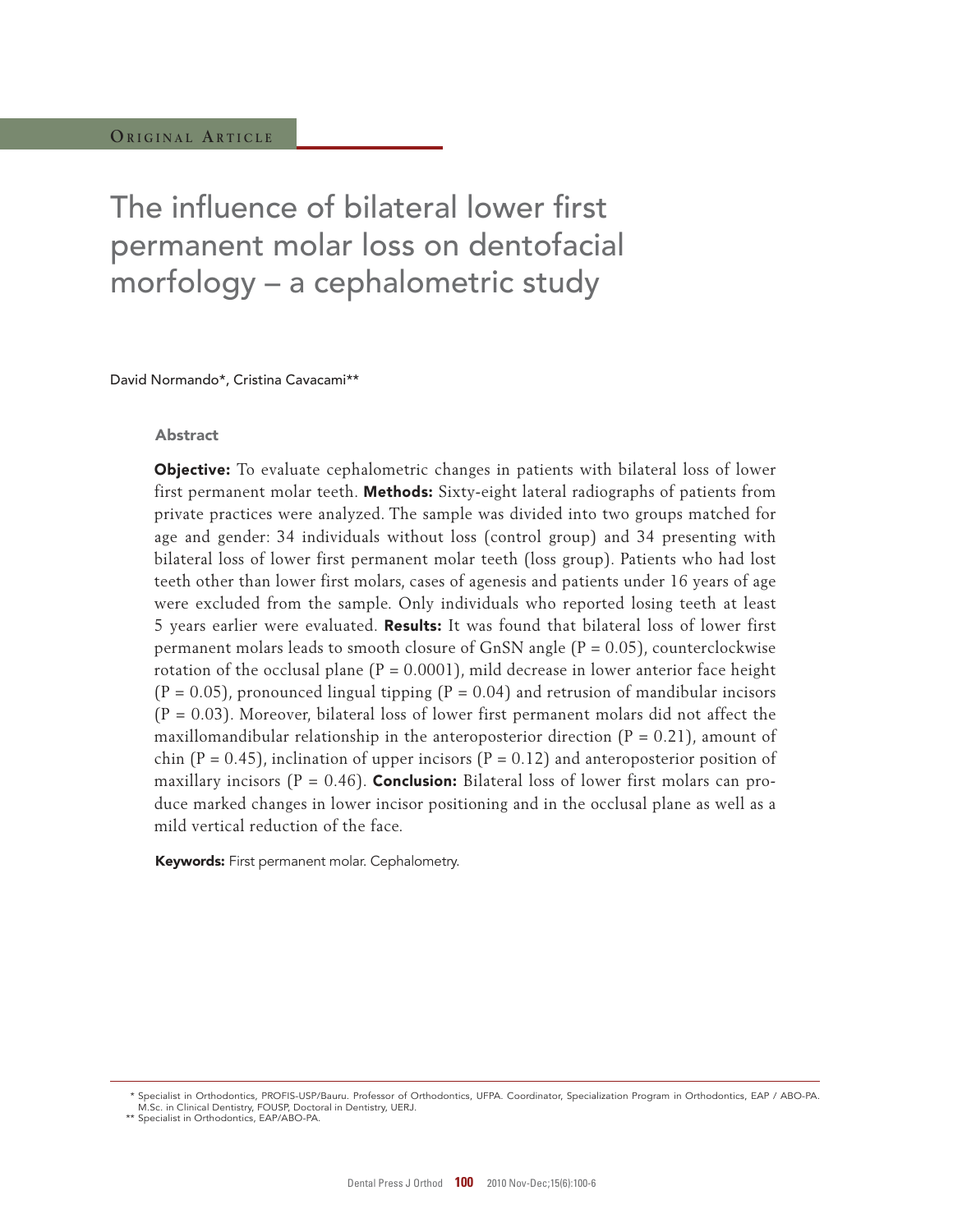# **INTRODUCTION**

Despite the vast scientific knowledge available concerning effective methods to prevent dental caries disease, epidemiological data on tooth loss show alarming rates in Brazil, especially in the low-income population.2,8,9,15 Loss of lower first permanent molars not only contributes to these statistical data but has been identified as the most prevalent.<sup>8,9</sup>

Over the years literature has highlighted the importance of first permanent molars in occlusion. Their loss can lead to serious problems with remarkable clinical changes in the position of neighboring and antagonist teeth,<sup>5,10,11</sup> which may require orthodontic and rehabilitation treatment due to the complexity of the resulting malocclusion.

Several occlusal changes caused by missing first molars have been described in the literature. Second molars have been shown to migrate mesially into the posterior region of the dental arch,<sup>5,11</sup> while second premolars<sup>5,6,11</sup> and canines<sup>10,11</sup> drift distally. However, it is clear that the effects of lower first molar loss are not restricted to the posterior region as they seem to significantly influence anterior teeth, increasing the occurrence of diastemas<sup>10</sup> and midline shifts.10,11 Few studies have sought to examine the effects of missing first permanent molars on the cephalometric pattern. These studies<sup>1,12</sup> showed spontaneous cephalometric changes in overbite and overjet and in incisor inclination after extraction of lower first permanent molars. A tendency was observed toward increased overjet and overbite in association with retroclination of lower incisors and protrusion of upper incisors, with relatively significant variation in these changes.<sup>12</sup> In most cases where overjet and overbite were normal, the overbite remained stable after extraction.<sup>12</sup> However, no evidence has been found to support the occurrence of changes in the vertical relationships of the face.<sup>1</sup>

## MAtERIAL AnD MEtHODS

This study was developed through the analysis of 68 lateral cephalometric X-rays from routine orthodontic records. The sample was divided into two groups matched for gender and age: a control group (no loss), consisting of 34 radiographs, 8 men and 26 women, whose mean age was 19.5 years (16-26.2), and another group with bilateral loss of first permanent molars, consisting of 34 radiographs, 8 men and 26 women with a mean age of 24.6 years (16-36). Patients who had lost teeth other than the first molar, cases of agenesis and patients under 16 years of age were excluded from the sample.

Information regarding age and gender was collected directly from the patients' dental records. Despite the authors' efforts, it was not possible to accurately determine the time at which the molars were lost. The patients who were able to determine it reported having lost them at least 5 years earlier. Patients who reported a recent loss were excluded from the sample.

The radiographs were traced manually by one investigator and checked by another. The cephalometric measurements were made using the program Measurement and Cephalometric Tracing System (SMTC). Cephalometric landmarks and linear and angular measures were performed as outlined by Silva Filho et al.<sup>13</sup>

Random error was defined by Dahlberg's formula and systematic error was examined by the intraclass correlation test, duplicating measures in 20 randomly selected radiographs, 10 from each group. Student's t-test at 95% confidence was employed for statistical analysis of differences between groups.

### RESULTS

Error analysis revealed a random error between 0.18 (1-NA) to 1.34 (Co-A) and systematic error (intraclass correlation) revealed an excellent correlation ( $r=0.75-0.98$ ,  $p<0.001$ ) for all measures except Co-A, which exhibited a fair degree of correlation ( $r = 0.68$ ,  $p < 0.01$ ).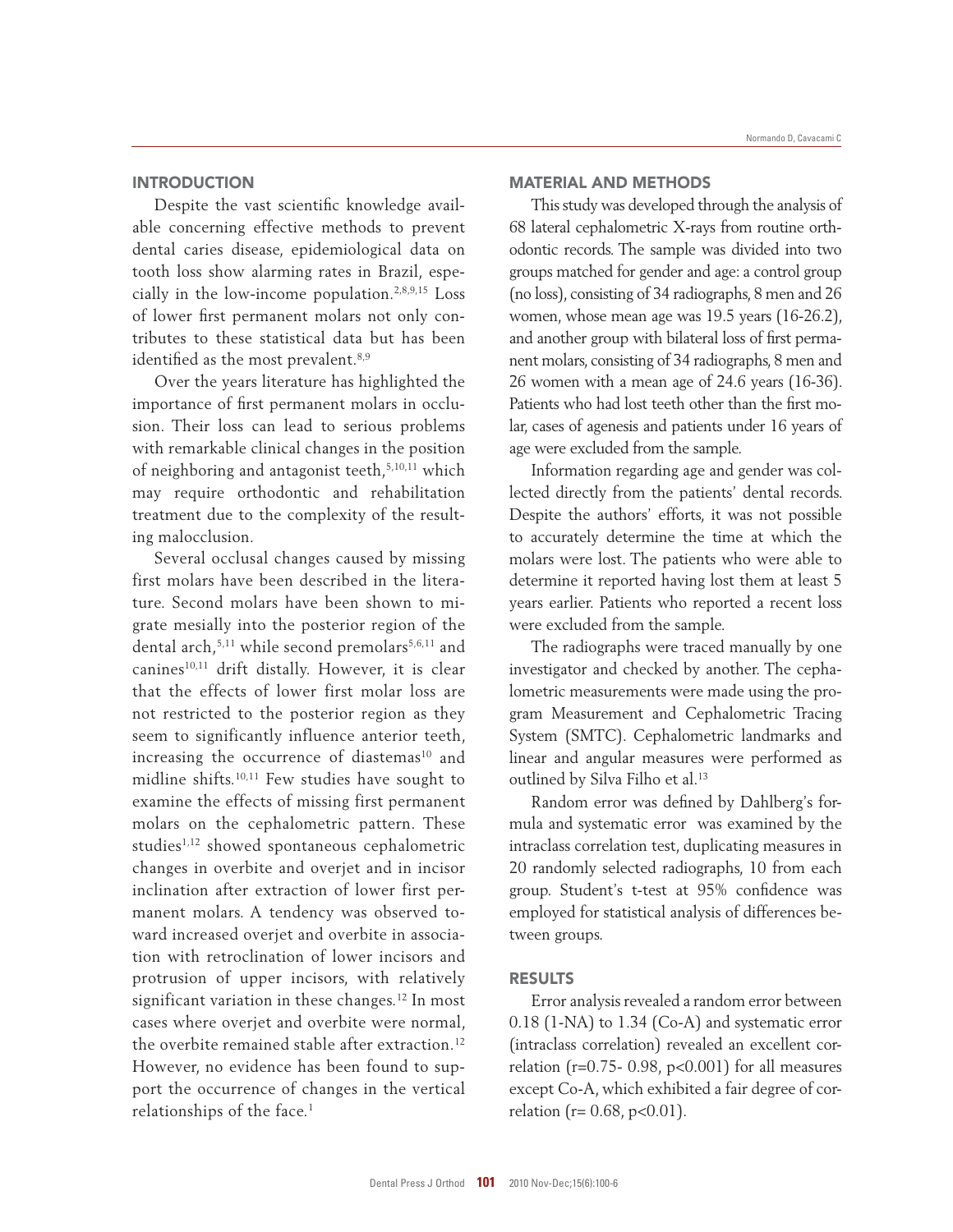Direction of facial growth and facial height

A comparative analysis of the GnSN angle, which defines the resultant vector of the anteroinferior growth of the mandible, showed a more smoothly closed GnSN angle (P=0.05) in the loss group (mean= 65.2°, SD=5.5°) compared to the control group (mean =  $67.2^\circ$ , SD =  $3.8^\circ$ ).

The OclSN angle, which defines the occlusal plane from the cranial base, showed a mean of 12.6° (SD=6.6) in the control group, and 5.6º (SD=5.7°) in the loss group, demonstrating that bilateral loss of first molars causes a nearly 6º (P=0.0001) counterclockwise rotation of the occlusal plane.

The GoGnSN angle, which provides insight into the behavior of the mandibular base relative to the cranial base, showed a mean of 32.3º (SD= 5.0°) in the control group and 31.2° in the loss group (SD= 6.3), with no statistically significant difference  $(P = 0.21)$ . However, LAFH, which is the linear expression of lower face height, where the mean value obtained for the control group was  $70.8$  mm  $(SD = 5.6$  mm), and for the loss group, 68.6 mm (SD = 5.7 mm), revealed that bilateral loss of first molars causes a mild, statistically significant  $(P = 0.048)$  decrease in LAFH.

# Anteroposterior maxillomandibular relationship

Comparative analysis between the control group and the group with bilateral loss of first molars revealed that the anteroposterior maxillomandibular relationship did not undergo significant change due to the loss.

Regarding NAP measure, which aids in qualifying maxillary protrusion in relation to total facial profile, its mean value in the control group was  $5.1^\circ$  (SD=  $3.8^\circ$ ), and in the loss group,  $4.4^\circ$ (SD= 7.1º). This difference was not statistically significant ( $P = 0.39$ ).

The SNA angle, which defines the position of the maxilla in relation to the cranial base, yielded a value of  $83.6^\circ$  (SD=  $4.1^\circ$ ) in the control group, and  $83.5^{\circ}$  (SD= 4.2) in the loss group, with no significant difference  $(P = 0.49)$ . A similar behavior was noted in analyzing the anteroposterior position of the mandible in relation to the skull base, which is obtained by means of the SNB angle. The mean value obtained in the control group was 79.8  $\degree$  (SD= 3.9 $\degree$ ), and in the loss group, 80.2 $\degree$ (SD= 4.5°). This difference was not statistically significant ( $P = 0.34$ ). As a result, there was no significant difference  $(P = 0.27)$  in ANB angle. Control group mean was  $3.7^{\circ}$  (SD =  $3.0^{\circ}$ ) and loss group mean,  $3.3^\circ$  (SD =  $3.0^\circ$ ).

When linear distances were analyzed for the A-N Perp line, which relates the maxilla to the cranial base, the control group achieved a mean value of 1.1 mm  $(SD = 4.3$  mm), and the loss group,  $0.53$  mm (SD = 4.1 mm), this difference was not statistically significant  $(P = 0.28)$ .

As regards the numerical expression of the size of the maxilla, obtained through the Co-A distance, the control group's mean value was 93.2 mm (SD =  $5.1$  mm) and the loss group's, 92.7 mm (SD =  $5.8$  mm), P = 0.34. The size of the mandible given by the Co-Gn line was found to be  $120.9$  mm (SD = 6.5 mm) in the control group, and  $119.9$  mm (SD = 6.8 mm) in the loss group, with no statistically significant difference  $(P = 0.13)$ . Consequently, the maxillomandibular differential (Mm Diff), which is the difference between the CoGn and CoA measures, was statistically similar ( $P = 0.13$ ) between the control group (mean =  $27.6$  mm,  $SD = 5.0$  mm) and the group with bilateral loss of lower first molars  $(mean = 26.4 mm, SD = 4 mm).$ 

### Dental pattern

Dental pattern results showed that the AIs angle, which reflects upper incisor inclination in the basal bone, exhibited no statistically significant difference between the control group (mean= 115.3°, SD=  $13.3^\circ$ ) and the loss group (mean=  $118.3^\circ$ , D.P =  $9.2^\circ$ ).

When comparing the axial inclination of up-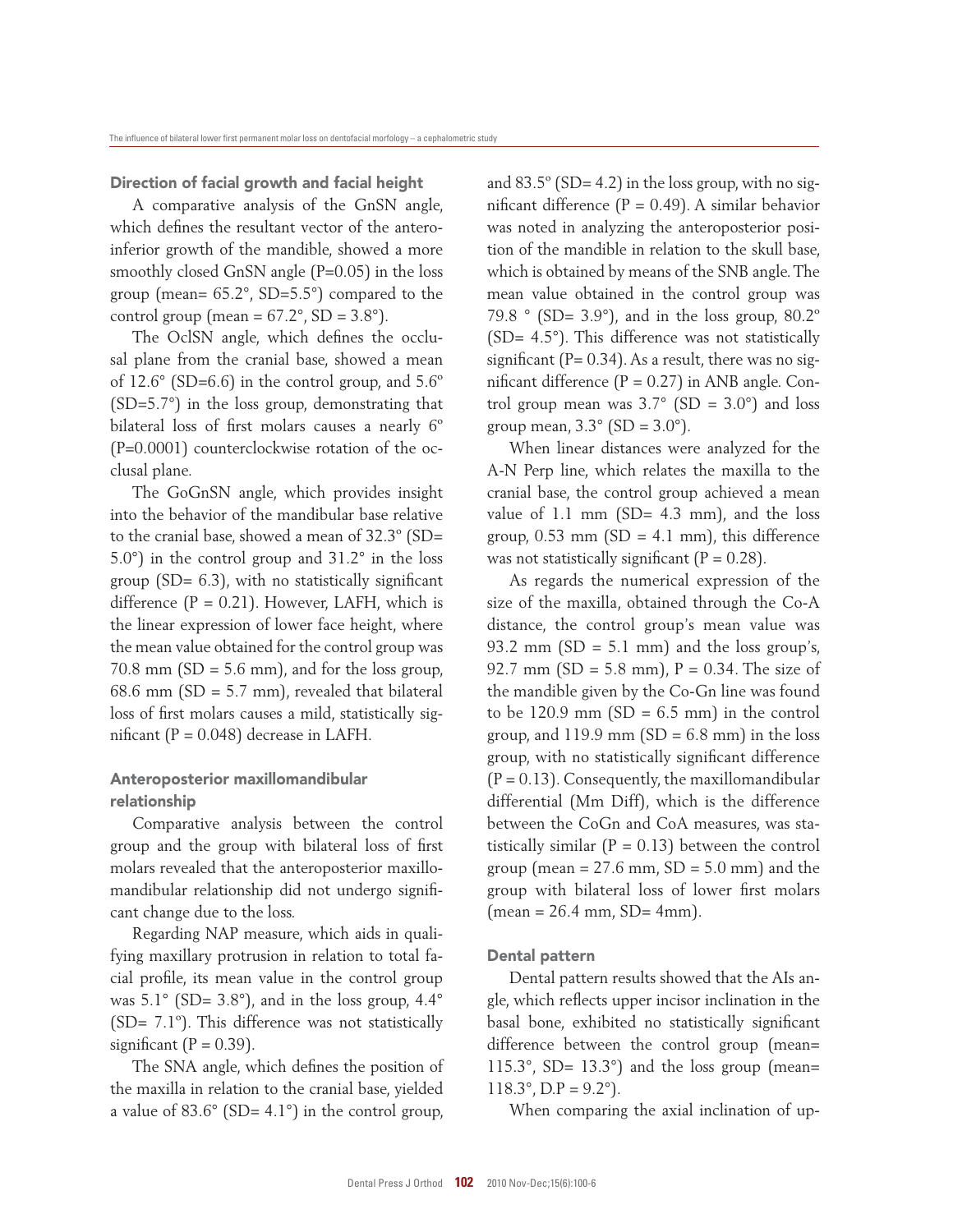per incisors in the alveolar bone with the aid of 1.NA angle, the mean found in the control group was  $24.4^\circ$  (SD= 10.1), and in the loss group,  $27.9^\circ$ (SD= 9.8°), once again, this difference was not statistically significant  $(P = 0.12)$ .

As regards the anteroposterior position of maxillary incisors in relation to their apical base, obtained by measuring 1-NA, the control group's mean was 7.3 mm (SD= 2.8 mm), and the loss group's, 7.2 mm (SD= 3.3 mm), indicating no statistically significant difference  $(P = 0.46)$ .

Concerning the axial inclination of lower incisors in the alveolar bone, obtained with the 1.NB angle, the average found in the control group was  $28.4^{\circ}$  (SD = 7.9°), and the loss group, 23.2° (SD = 7.4º). This result indicates that the lower incisors are tipped lingually due to bilateral loss of lower first permanent molars  $(P = 0.004)$ . This finding is confirmed by IMPA, where there was a marked lingual inclination of lower incisors in patients with missing first molars  $(P = 0.003)$ , with control group mean equal to  $94.6^{\circ}$  (SD =  $8.3^{\circ}$ ) and loss group mean of  $89.4^\circ$  (SD =  $7.1^\circ$ ).

Regarding the anteroposterior position of lower incisors in relation to their apical base, measured by 1-NB, the control group's mean was 7.6 mm (SD= 2.3 mm) and the loss group's, 6.4 mm (SD= 2.6 mm). Moreover, a mild retrusion was found in the mandibular incisors of patients with missing first molars  $(P = 0.03)$ .

## Chin

Analysis of amount of chin through P-NB highlights a similarity between the control group  $(mean = 2.1 mm, SD = 2.8 mm)$  and the group with bilateral loss of first molars (mean = 2.0 mm,  $SD = 2.1$  mm).

#### **DISCUSSION**

The literature has long discussed the key role played by first permanent molars in maintaining the morphology of the dental arches. The 50's and 60's saw the emergence of two orthodontic

schools of thought. One of these argued that first molars were instrumental in determining a normal occlusion and therefore of paramount importance in maintaining incisal relationships. For this group of researchers4,16 the loss of first permanent molars would lead to lingual collapse of lower incisors and increased overjet and overbite, as was indeed later confirmed by cephalometric studies.<sup>12</sup> Conversely, the other group contended that the loss of first molars produced no detrimental effect on incisal relationships.3,7,14

While little has been assessed regarding morphological changes in the dental arches arising from missing lower first permanent molars, almost nothing seems to have been reported regarding dentoskeletal changes resulting from these losses in facial morphology. Studies<sup>1,12</sup> have reported a tendency toward increased overjet and overbite associated with retroclination of the lower incisors



FIGURE 1 - Mean differences observed between the control group (black tracing) and the group with bilateral loss of lower first molar (red tracing).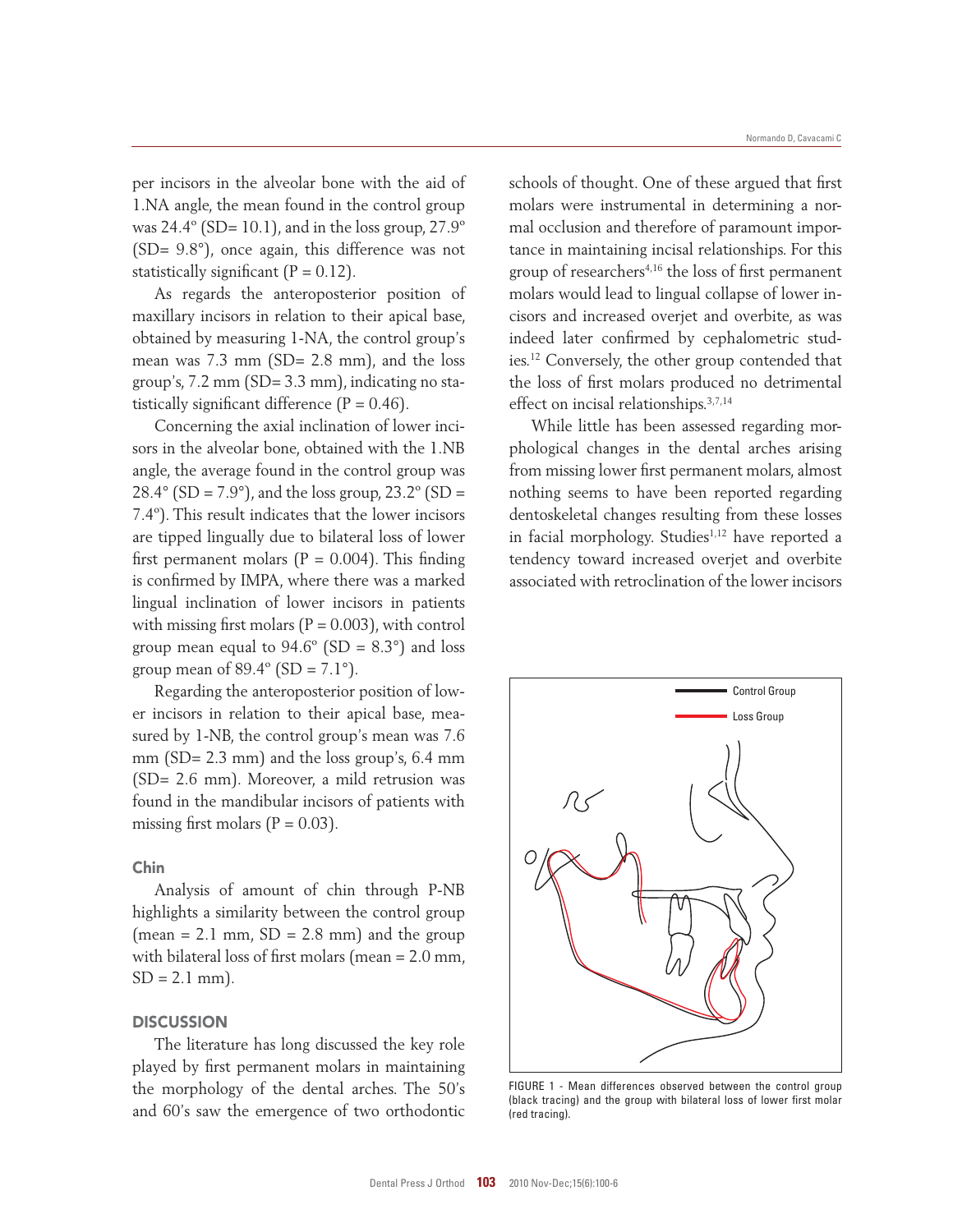|                                | Control group $(n = 34)$ |                | <b>Bilateral loss group = 34)</b> |                  |                        |         |             |
|--------------------------------|--------------------------|----------------|-----------------------------------|------------------|------------------------|---------|-------------|
|                                | <b>Mean</b>              | <b>SD</b>      | <b>Mean</b>                       | <b>SD</b>        | <b>Difference Mean</b> | t-value | p-value     |
| <b>Facial growth direction</b> |                          |                |                                   |                  |                        |         |             |
| GnSN                           | $67.2^\circ$             | $3.8^\circ$    | $65.2^{\circ}$                    | $5.5^\circ$      | $2.0^\circ$            | 1.64    | $0.05*$     |
| Ocl SN                         | $12.6^\circ$             | $6.6^\circ$    | $6.9^\circ$                       | $5.6^\circ$      | $5.7^\circ$            | 3.83    | $0.0001$ ** |
| GoGnSN                         | $32.3^\circ$             | $5.0^\circ$    | $31.2^\circ$                      | $6.3^\circ$      | $1.1^{\circ}$          | 0.80    | $0.21$ (ns) |
| LAFH                           | 70.8 mm                  | $5.6$ mm       | 68.6 mm                           | 5.7 mm           | $2.2$ mm               | 1.60    | $0.048*$    |
| <b>NAP</b>                     | $5.1^\circ$              | $6.9^\circ$    | $4.4^{\circ}$                     | $7.1^{\circ}$    | $0.7^\circ$            | 0.39    | $0.39$ (ns) |
| <b>Max-mand rel. A-P</b>       |                          |                |                                   |                  |                        |         |             |
| <b>SNA</b>                     | $83.6^\circ$             | $4.1^{\circ}$  | $83.5^\circ$                      | $4.2^\circ$      | $0.1^\circ$            | 0.02    | $0.49$ (ns) |
| SNB                            | 79.8°                    | $3.9^\circ$    | $80.2^\circ$                      | $4.5^\circ$      | $-0.4^{\circ}$         | $-0.39$ | $0.34$ (ns) |
| ANB                            | $3.7^\circ$              | $3.0^\circ$    | $3.3^\circ$                       | $3.0^\circ$      | $0.4^\circ$            | 0.58    | $0.27$ (ns) |
| A-N perp                       | $1.1 \text{ mm}$         | $4.3$ mm       | $0.53$ mm                         | 4.1 mm           | $0.57$ mm              | 0.56    | $0.28$ (ns) |
| CoA                            | 93.2 mm                  | $5.1$ mm       | 92.7 mm                           | $5.8$ mm         | $0.5$ mm               | 0.38    | $0.34$ (ns) |
| CoGn                           | 120.9 mm                 | $6.5$ mm       | 119.9 mm                          | $6.8$ mm         | 1.0 <sub>mm</sub>      | 1.09    | $0.13$ (ns) |
| Mm Diff.                       | 27.6 mm                  | $5.0$ mm       | 26.4 mm                           | $4.0$ mm         | $1.2 \text{ mm}$       | 1.10    | $0.13$ (ns) |
| <b>Dental Positioning</b>      |                          |                |                                   |                  |                        |         |             |
| Ais                            | $115.3^\circ$            | $13.3^\circ$   | $118.3^\circ$                     | $9.2^\circ$      | $-3.0^{\circ}$         | $-1.07$ | $0.14$ (ns) |
| 1.NA                           | $24.4^{\circ}$           | $10.1^{\circ}$ | $27.9^\circ$                      | $9.8^\circ$      | $-3.5^{\circ}$         | $-1.18$ | $0.12$ (ns) |
| $1-NA$                         | $7.3$ mm                 | $2.8$ mm       | $7.2$ mm                          | $3.3 \text{ mm}$ | $0.1$ mm               | 0.09    | $0.46$ (ns) |
| 1.NB                           | $28.4^{\circ}$           | $7.9^\circ$    | $23.2^\circ$                      | $7.4^\circ$      | $5.2^\circ$            | 2.74    | $0.004**$   |
| $1-NB$                         | $7.6$ mm                 | $2.3$ mm       | $6.4$ mm                          | $2.6$ mm         | $1.2 \text{ mm}$       | 1.90    | $0.03*$     |
| <b>IMPA</b>                    | $94.6^\circ$             | $8.3^\circ$    | 89.4°                             | $7.1^{\circ}$    | $5.2^\circ$            | 2.75    | $0.003***$  |
| Chin                           |                          |                |                                   |                  |                        |         |             |
| $P-NB$                         | $2.1$ mm                 | $2.8$ mm       | $2.0$ mm                          | $2.1$ mm         | $0.1$ mm               | 0.10    | $0.45$ (ns) |

TABLE 1 - Mean, standard deviation (SD), mean differences "t" and "P" values used to analyze differences between the control group and the group with bilateral loss of lower first molars.

ns = non-significant.

\* P<0.05.

\*\* P<0.01.

12 to 18 months after the loss of lower first permanent molars.

The findings of this study corroborate the results of previous studies,<sup>1,11,12</sup> which showed a marked influence of bilateral loss of lower first permanent molars on the positioning of lower incisors (Table 1, Fig 1). Cephalometric evaluation comparing the two groups—control and loss shows that the bilateral loss of lower first permanent molars causes an approximate 5º retroclination of lower incisors both in terms of 1.NB, which assesses the angulation of lower incisors through a craniomandibular reference, and IMPA, which assesses the positioning of mandibular incisors relative to the mandibular plane. However, the group cross-sectional analysis used in this study did not disclose any changes in the positioning of the upper incisors, which confirms the clinical data of Normando et al<sup>10</sup> and diverges from the longitudinal cephalometric data<sup>12</sup> that point to an increase in the protrusion of upper incisors one year after the loss of lower first permanent molars.

It seems reasonable to believe, however, that the influence of bilateral loss of lower first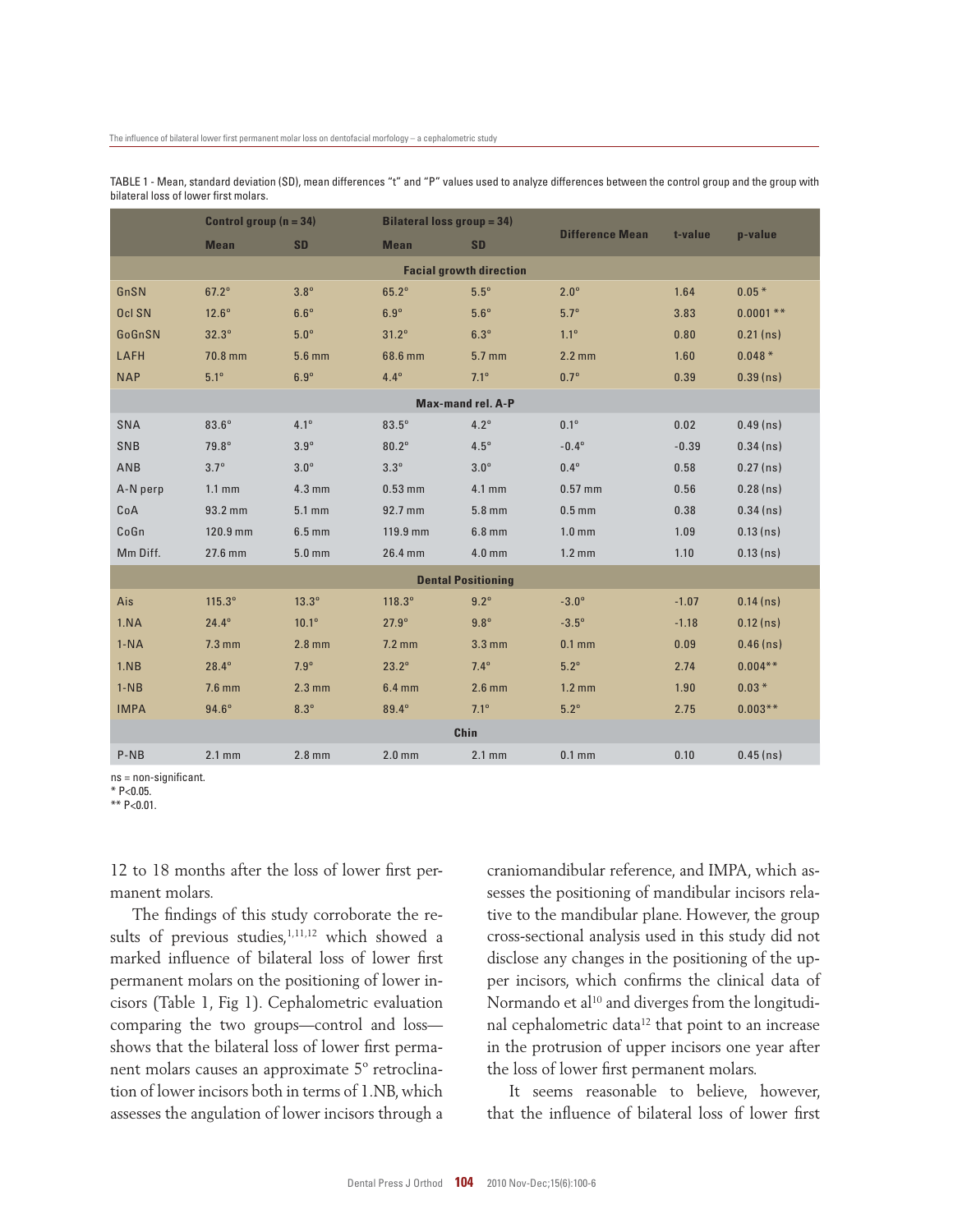permanent molars, although on a smaller scale, is not confined only to the anteroposterior position of lower incisors (Fig 1). The group with bilateral loss also displayed changes in several measures that make up the vertical analysis of the face. Table 1 portrays a slightly decreased lower anterior face height (LAFH) in the loss group, substantiated by a decrease in the GnSN angle and a counterclockwise rotation of the occlusal plane. Although these cephalometric data do not lend support to previous studies, $<sup>1</sup>$  they reinforce the</sup> common clinical evidence regarding the loss of vertical dimension that results from bilateral loss of first permanent molars.

Evidently, from a scientific point of view, a confident study of the influence of tooth loss on dentoskeletal development should be conducted by means of a longitudinal evaluation. However, ethical requirements render the adoption of this methodology impossible, leaving to investigators only those evaluations of a cross-sectional nature, along with the obvious disadvantages of working with two samples composed of different individuals. In the present investigation several measures were adopted in order to make it as reliable as possible, among which one should highlight the use of patients with no potential for growth and matched for age and gender.

Another point to be discussed focuses on the fact that cephalometric studies generally use as

control group subjects with normal occlusion. In this study, the sample that comprised the group with missing first permanent molars was not obtained through an epidemiological survey in a random population, but rather from a dental office sample. It is reasonable to believe that if a patient seeks orthodontic treatment, they probably present with an occlusal problem. Therefore, in order to obtain a control group that could be different from the experimental group in terms of the variable of interest, i.e., bilateral loss of lower first permanent molars, a control sample was used which consisted of individuals who sought orthodontic treatment without, however, having lost any teeth.

## **CONCLUSIONS**

The following conclusions can be drawn based on the results of this study:

- 1. Bilateral loss of lower first permanent molars did not affect the anteroposterior maxillomandibular relationship, the dental pattern of the upper dental arch or the chin.
- 2. Bilateral loss of lower first permanent molars can interfere with the direction of growth, leading to a counterclockwise rotation of the occlusal plane, and a mild decrease in lower face height, and with the dental pattern of the lower arch, resulting in a steep lingual inclination and a mild retrusion of lower anterior teeth.